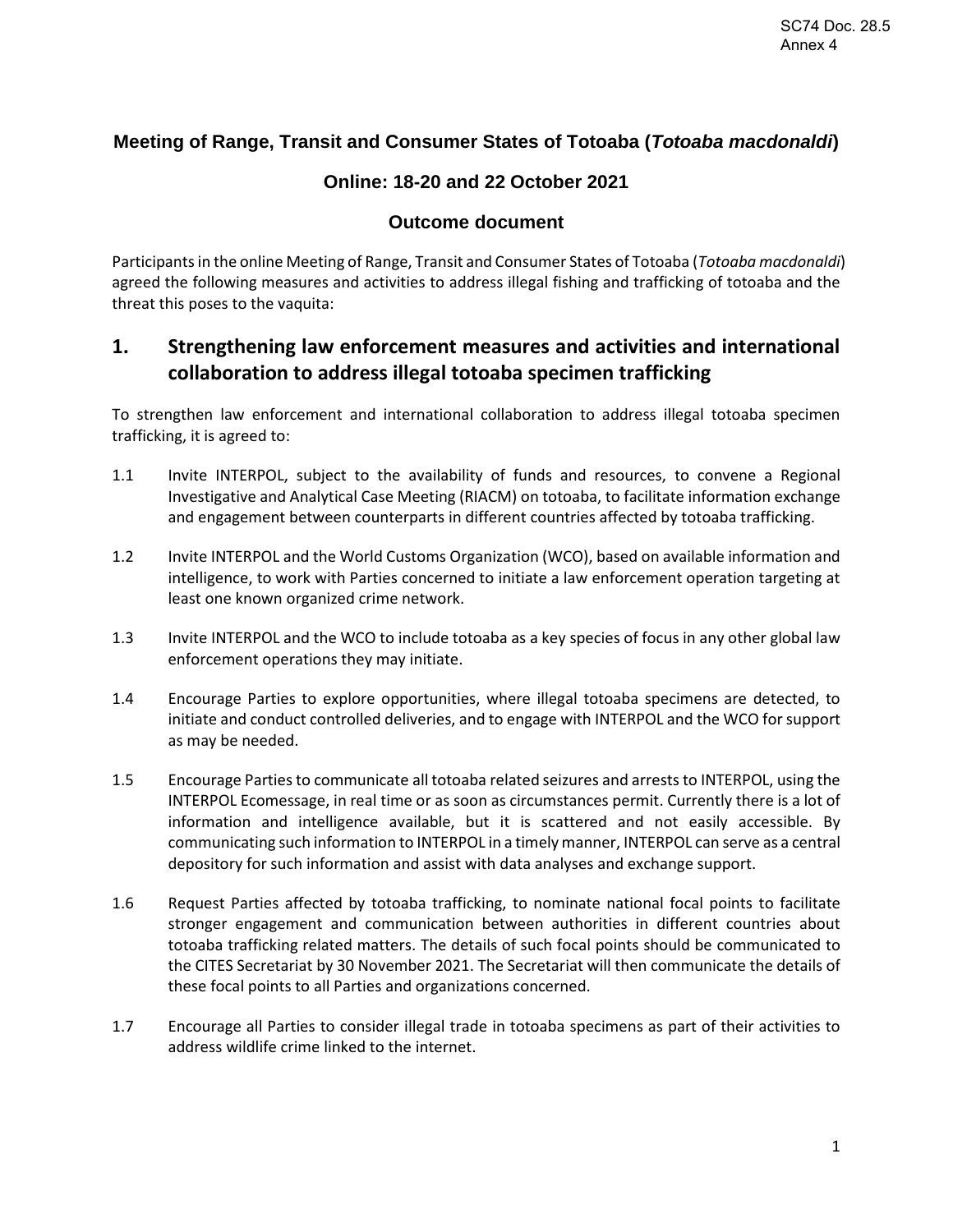- 1.8 Invite Parties affected by totoaba trafficking to reach out to the WCO to request support in conducting risk assessments to develop totoaba specific risk profiles, where risk profiles specific to totoaba do not yet exist.
- 1.9 Invite Parties to share totoaba specimen identification materials with the WCO and the CITES Secretariat, to be made available on the WCO ENVIRONET platform and the CITES Virtual College by 30 November 2021.
- 1.10 Invite the WCO to set up a closed user group on totoaba, to facilitate communication and information exchange on illegal trade between counterparts in different countries.
- 1.11 Encourage Parties, in cases concerning totoaba trafficking and where possible, to advocate for penalties that will not only address the crime committed but also make provision for penalties in restitution of damage to the environment, and to explore opportunities for proceeds from such penalties to be invested in totoaba enforcement and conservation.
- 1.12 Pursue intelligence-led enforcement and collaboration within Mexico and at the international level. At the national level, build on recent prosecutions to gather information which could lead to the apprehension of more poachers and traffickers. At the international level, by closely engaging with China and the United States of America (USA). Further, China and the USA should support and work with Mexico drawing upon information collected and shared by Mexican authorities, to target key players throughout the illegal supply and trade chain.

# **2. Mobilizing specialized tools and measures to combat organized crime associated with totoaba trafficking**

It was agreed to mobilize specialized tools and measures to combat organized crime associated with totoaba trafficking by carrying out the following actions:

#### **2.1 International law enforcement collaboration through the mechanisms established by the United Nations Convention against Transnational Organized Crime (UNTOC)**

- 2.1.1 UNTOC offers several different tools, including an extradition model and adjudicating penalties and standards, as well as different protocols that could be drawn upon in the fight against totoaba trafficking.
- 2.1.2 Existing mechanisms such as those provided by INTERPOL and the WCO should be utilized to exchange information, as appropriate.
- 2.1.3 A secure platform exists for Financial Intelligence Units through the EGMONT secure web and should be utilized to exchange relevant information.
- 2.1.4 UNODC is invited to engage with Parties affected by totoaba trafficking, subject to the availability of funds and resources, to explore opportunities to invite affected countries to a Wildlife Inter Regional Enforcement (WIRE) meeting to support the sharing of best practices, foster crossborder cooperation and make best use of instruments and tools available through the UNTOC, including the establishment of platforms that would enable and facilitate information and intelligence exchange.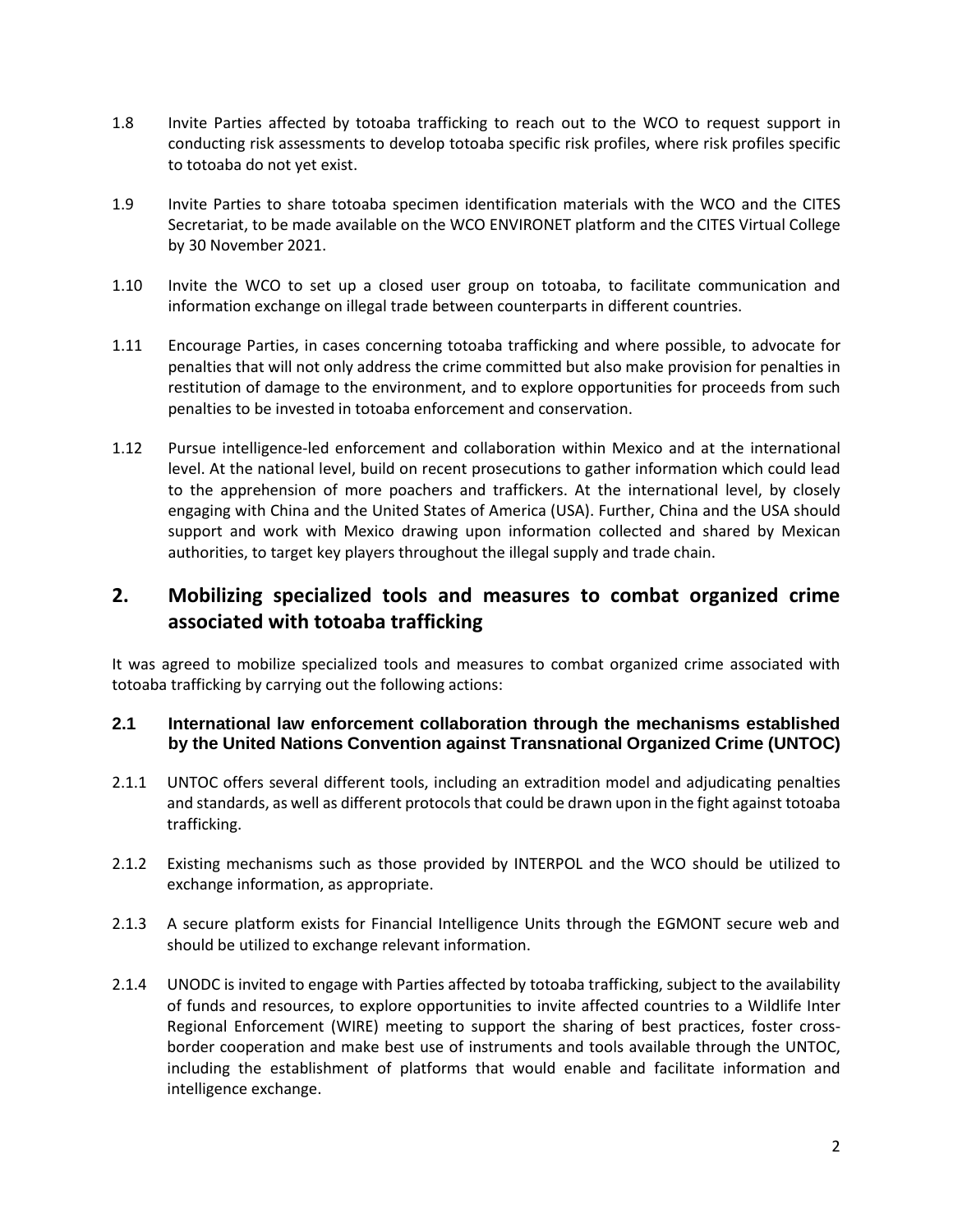#### **2.2. National legislation, including any provisions in national legislation that other Parties should be aware of in the context of international collaboration and information exchange.**

- 2.2.1 Encourage Parties to review and amend national legislation, where not yet done, to ensure that it meets the provisions set out in paragraphs 15. e) and g) of CITES Resolution Conf. 11.3 (Rev. CoP18) on *Compliance and enforcement*.
- 2.2.2 Protocols are needed to enable information and intelligence exchange. Parties affected by totoaba trafficking should, where not yet done and as a matter of urgency, establish such protocols since not all law enforcement and intelligence organizations can share information in the absence of protocols.

#### **2.3. Opportunities to strengthen the mobilization of financial investigations and Financial Intelligence Unit engagement in the fight against totoaba trafficking.**

- 2.3.1 Financial Intelligence Units (FIUs) can help to identify money laundering typologies and illicit financial flows. Parties are encouraged to involve national FIUs to support financial investigations through:
	- a) Tracking the illicit financial flows associated with seized and confiscated totoaba specimens.
	- b) Identifying criminal networks and shell companies involved in totoaba trafficking.
	- c) Identifying money laundering typologies and illicit financial flows used by totoaba traffickers.
	- d) Analyzing the flow of wildlife crime proceeds.
	- e) Detecting illicit wildlife activities by analyzing suspicious transactions reports (STRs) and other financial intelligence.
- 2.3.2 Parties are encouraged to strengthen collaboration with national FIUs and key stakeholders on matters related to totoaba trafficking.
- 2.3.3 Parties affected by totoaba trafficking are invited to encourage their national FIUs to reach out to law enforcement agencies such as Customs, police, CITES and wildlife authorities, through formal and informal channels. Based on information or intelligence received, FIUs should develop red flags / indicators related to totoaba trafficking.
- 2.3.4 FIUs are encouraged to reach out to reporting entities regarding indicators to detect Suspicious Transaction Reporting (STR).
- 2.3.5 FIUs are encouraged to strengthen cooperation with NGOs and transport companies (e.g courier companies, airlines) with the aim to gather information about totoaba trafficking.
- 2.3.6 FIUs are encouraged to use and contribute information to the Egmont Secure Web, which provides a platform for FIUs to swiftly exchange information.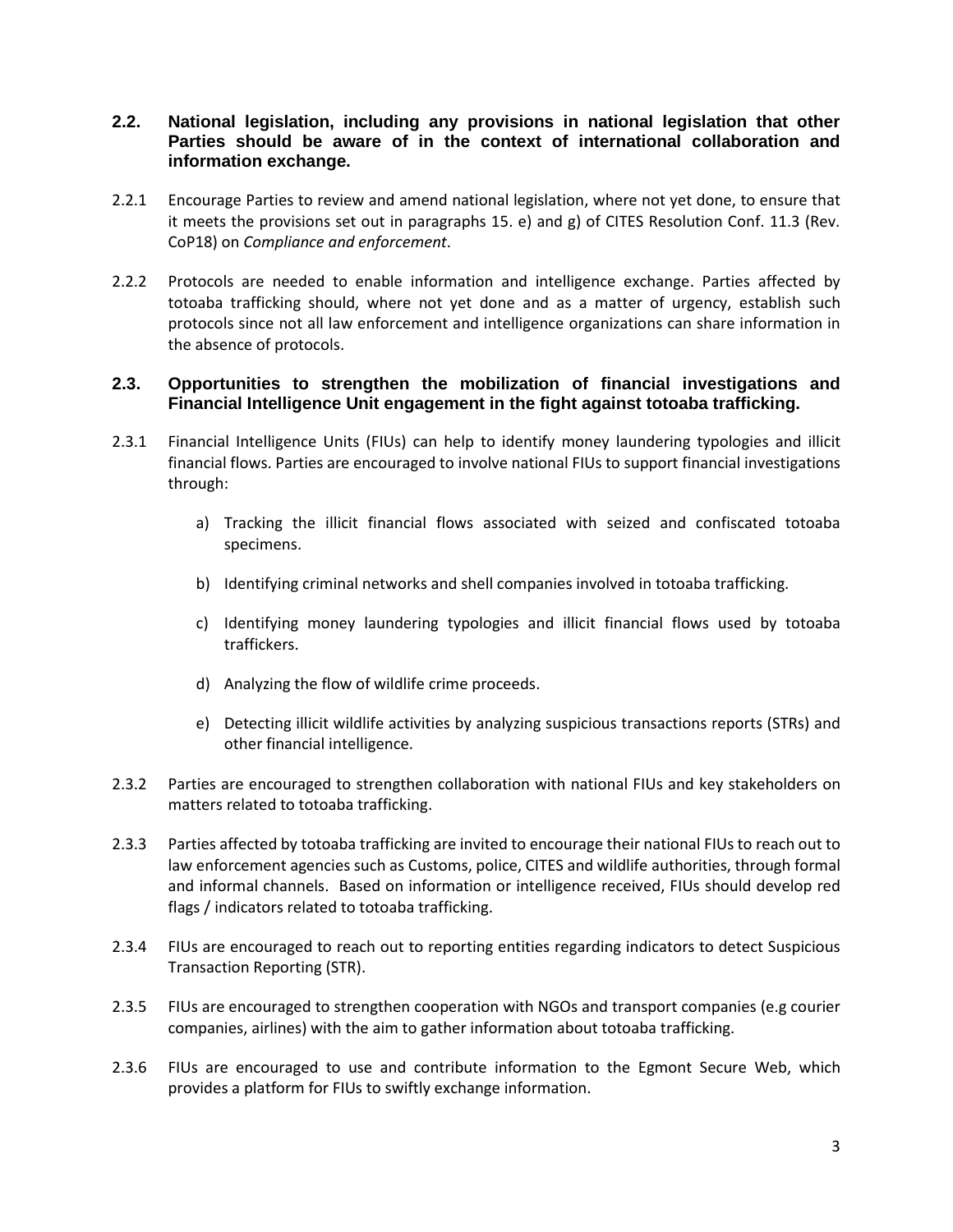- 2.3.7 Invite Parties, where needed, to reach out to INTERPOL for support in mobilizing financial investigations in the fight against totoaba specimen trafficking, through the INTERPOL Financial Crime Task Force.
- 2.3.8 Invite Mexico and the USA to enhance activities to strengthen cooperation between their FIUs on matters related to totoaba.

#### **2.4. Opportunities to enhance capacity through staff exchange and twinning programs.**

- 2.4.1 Opportunities to facilitate staff exchange and twinning programmes should be pursued through the Trilateral Enforcement Contact Group to be established, as appropriate.
- 2.4.2 Invite Parties affected by totoaba trafficking to reach out to the International Consortium on Combating Wildlife Crime (ICCWC) to explore opportunities to undertake twinning programmes or study visits, where the need for such activities to facilitate engagement and collaboration has been identified.

# **3. Opportunities to eliminate supply and demand for illegally sourced specimens of totoaba**

To eliminate supply and demand for illegally sourced specimens of totoaba, the following is agreed:

#### **3.1. SUPPLY SIDE**

#### **Incentivizing sustainable and legal fishing practices in the Gulf**.

- 3.1.1 Mexico is encouraged to explore opportunities to incentivize sustainable and legal fishing practices in the Gulf, including by:
	- a) Scaling up efforts to finalize the development of selective fishing gear that does not pose a vaquita bycatch risk;
	- b) Developing simplified procedures that would facilitate timely issuance of experimental permits allowing the use of selective fishing gear that does not pose a vaquita bycatch risk;
	- c) Significantly scaling up efforts to teach fishers to build and use gear that does not pose a vaquita bycatch risk;
	- d) Conducting awareness raising work to shift attitudes more favourably towards the use of vaquita friendly gear and to change negative perceptions towards the vaquita as the cause of the ban of the traditionally preferred gillnet gear;
	- e) Promote effective implementation of existing gillnet laws;
	- f) Deploying better law enforcement tools to verify that fishing is done legally, including the vessel monitoring system. Opportunities to draw upon support from the Mexican navy research and development division to help CONAPESCA get this required system implemented, should be explored;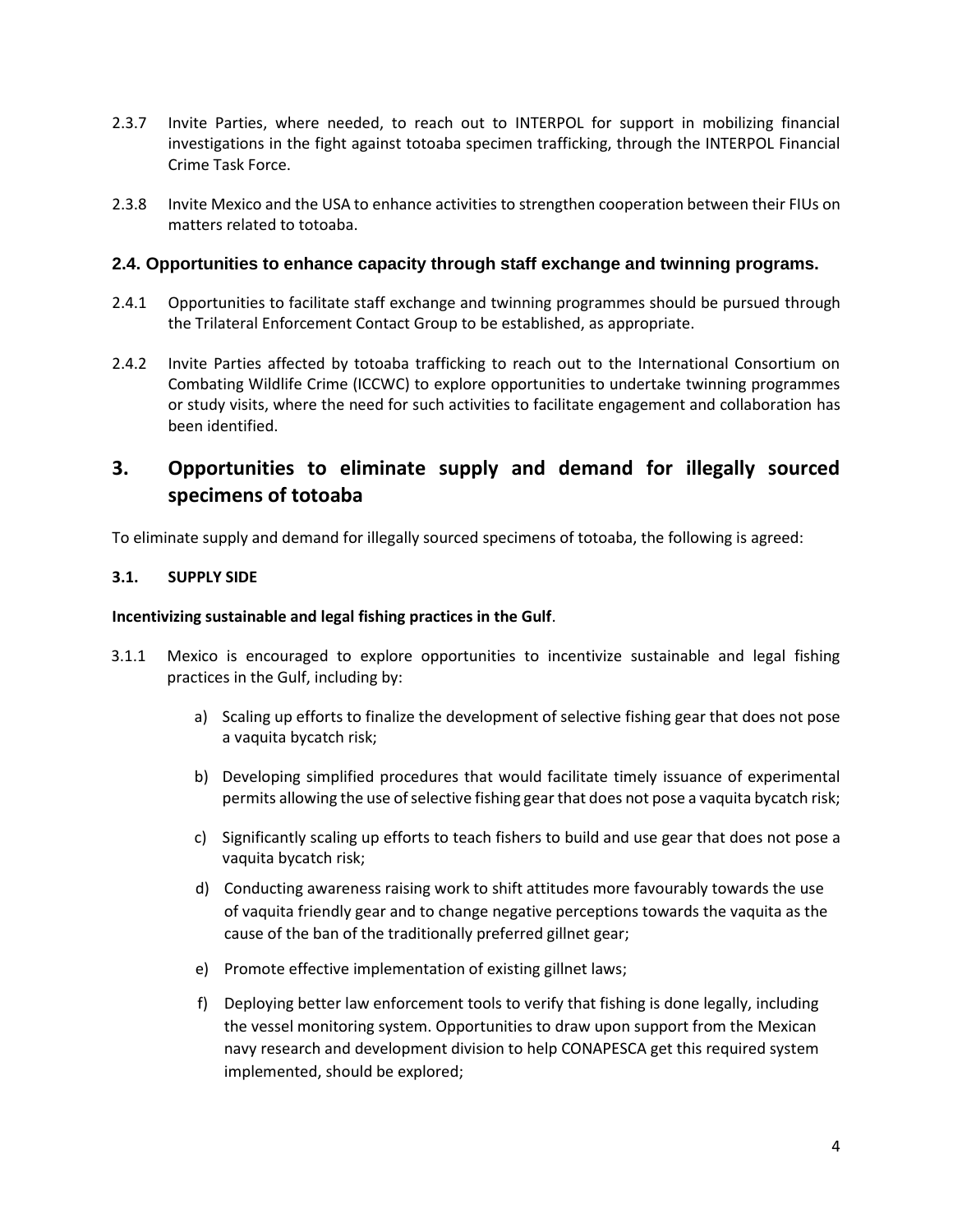- g) Developing market incentives for legally obtained vaquita-safe seafood, so fishers can access the markets and receive a premium price; and
- h) Increasing awareness in consumer markets about illegal fishing and the risk it poses to threatened species.

#### **Disincentivize illegal fishing**.

- 3.1.2 To increase the effectiveness of the actions outlined above, Mexico is encouraged to disincentivize illegal fishing by:
	- a) Initiating behavioural change activities in pursuit of addressing and changing tolerant attitudes towards totoaba poaching and trafficking;
	- b) Developing projects to work on alternative/complementary livelihoods and poverty alleviation for fisheries communities and the population in the region. These projects should aim to decrease the profitability of totoaba poaching and/or support greatly enhancing the perceived risk of totoaba poaching; and
	- c) Developing early warning systems and put in place satellite monitoring to detect and respond to illegal fishing activities in a timely manner.

#### **3.2. DEMAND SIDE**

- 3.2.1. Parties where there is a market for illegally traded totoaba specimens are encouraged to draw upon the *CITES Guidance on demand reduction strategies to combat illegal trade* (prepared for consideration and adoption at CoP19) to guide the development of well-targeted demand reduction strategies for totoaba through a 5-step approach.
- 3.2.2. Parties where there is a market for illegally traded totoaba specimens are encouraged to develop well targeted demand reduction strategies for illegally sourced specimens. Demand for totoaba maws exists in a relatively small geographic region and within a small demographic group. Therefore, a well-targeted demand reduction strategy aimed at achieving behaviour change of consumers will likely be more effective than mass campaigns that are typically designed to raise awareness of the whole society.
- 3.2.3. Parties and organizations are encouraged to conduct research to achieve full understanding of the dynamics of demand for totoaba, and in support of the design of demand reduction strategies for illegally sourced specimens targeting consumer behaviour in the known main destination markets of southern China, including Hong Kong Special Administrative Region of China.
- 3.2.4. Parties are encouraged to take the following elements into account in the development of any demand reduction strategy for illegally sourced specimens:
	- a) The role of governments as powerful influencer of behaviour changes among citizens, particularly in east Asia.
	- b) Carefully considering and conducting research on the risks of perverse incentives of raising awareness of the totoaba swim bladder as a luxury status symbol form of food or investment.